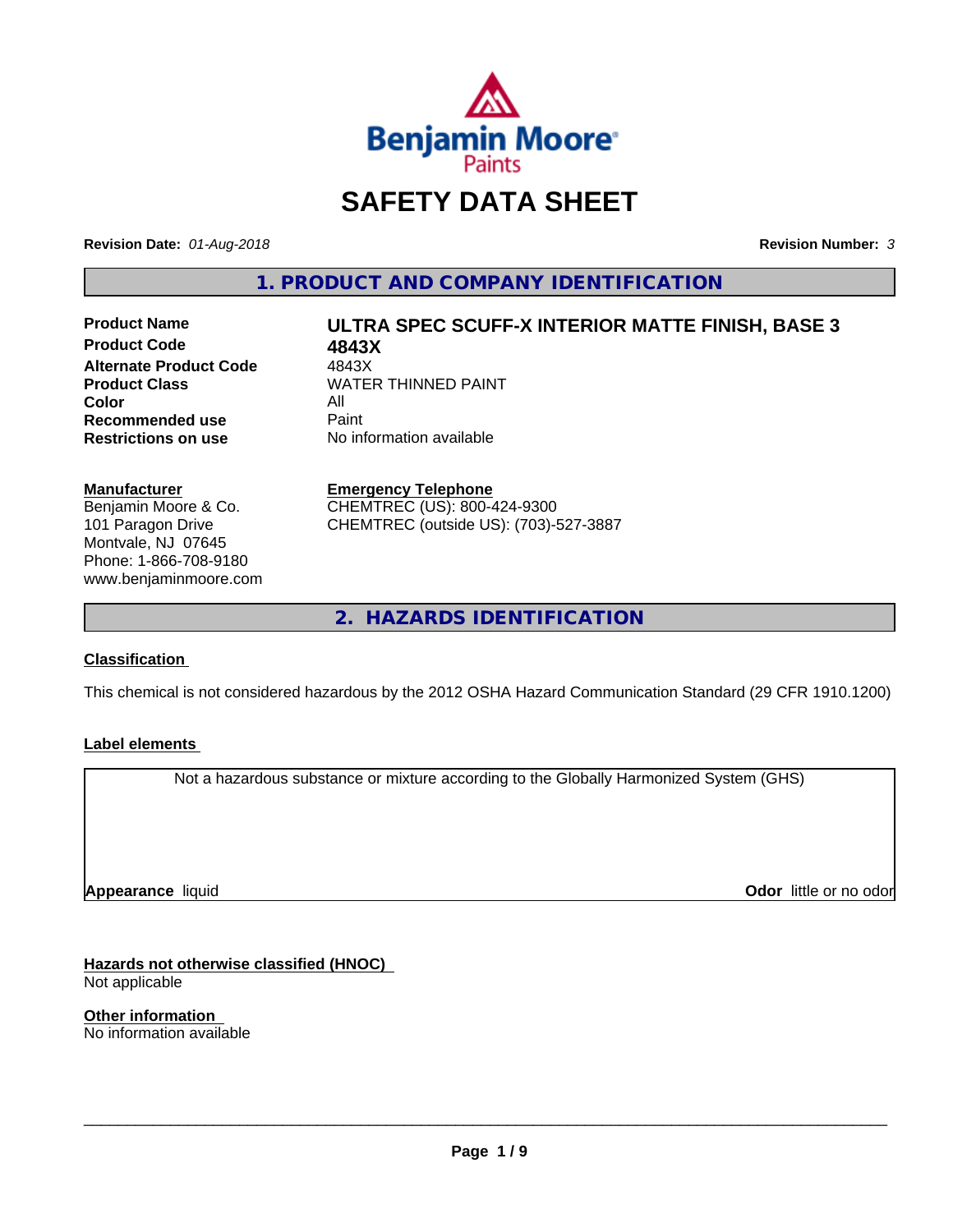### **3. COMPOSITION INFORMATION ON COMPONENTS**

\_\_\_\_\_\_\_\_\_\_\_\_\_\_\_\_\_\_\_\_\_\_\_\_\_\_\_\_\_\_\_\_\_\_\_\_\_\_\_\_\_\_\_\_\_\_\_\_\_\_\_\_\_\_\_\_\_\_\_\_\_\_\_\_\_\_\_\_\_\_\_\_\_\_\_\_\_\_\_\_\_\_\_\_\_\_\_\_\_\_\_\_\_

| <b>Chemical name</b>                                                         | CAS No.    | Weight-% |
|------------------------------------------------------------------------------|------------|----------|
| Titanium dioxide                                                             | 13463-67-7 |          |
| Propanoic acid, 2-methyl-, monoester with<br>2,2,4-trimethyl-1,3-pentanediol | 25265-77-4 |          |
| Sodium C14-C16 olefin sulfonate                                              | 68439-57-6 | 0.5      |
| Ammonia                                                                      | 7664-41-7  | 0.5      |

|                                                  | 4. FIRST AID MEASURES                                                                                    |
|--------------------------------------------------|----------------------------------------------------------------------------------------------------------|
| <b>General Advice</b>                            | No hazards which require special first aid measures.                                                     |
| <b>Eye Contact</b>                               | Rinse thoroughly with plenty of water for at least 15 minutes and consult a<br>physician.                |
| <b>Skin Contact</b>                              | Wash off immediately with soap and plenty of water while removing all<br>contaminated clothes and shoes. |
| <b>Inhalation</b>                                | Move to fresh air. If symptoms persist, call a physician.                                                |
| Ingestion                                        | Clean mouth with water and afterwards drink plenty of water. Consult a physician<br>if necessary.        |
| <b>Most Important</b><br><b>Symptoms/Effects</b> | None known.                                                                                              |
| <b>Notes To Physician</b>                        | Treat symptomatically.                                                                                   |

**5. FIRE-FIGHTING MEASURES**

| <b>Suitable Extinguishing Media</b>                                              | Use extinguishing measures that are appropriate to local<br>circumstances and the surrounding environment.                                   |
|----------------------------------------------------------------------------------|----------------------------------------------------------------------------------------------------------------------------------------------|
| <b>Protective Equipment And Precautions For</b><br><b>Firefighters</b>           | As in any fire, wear self-contained breathing apparatus<br>pressure-demand, MSHA/NIOSH (approved or equivalent)<br>and full protective gear. |
| <b>Specific Hazards Arising From The Chemical</b>                                | Closed containers may rupture if exposed to fire or<br>extreme heat.                                                                         |
| <b>Sensitivity To Mechanical Impact</b>                                          | No.                                                                                                                                          |
| <b>Sensitivity To Static Discharge</b>                                           | No.                                                                                                                                          |
| <b>Flash Point Data</b><br>Flash Point (°F)<br>Flash Point (°C)<br><b>Method</b> | Not applicable<br>Not applicable<br>Not applicable                                                                                           |
| <b>Flammability Limits In Air</b>                                                |                                                                                                                                              |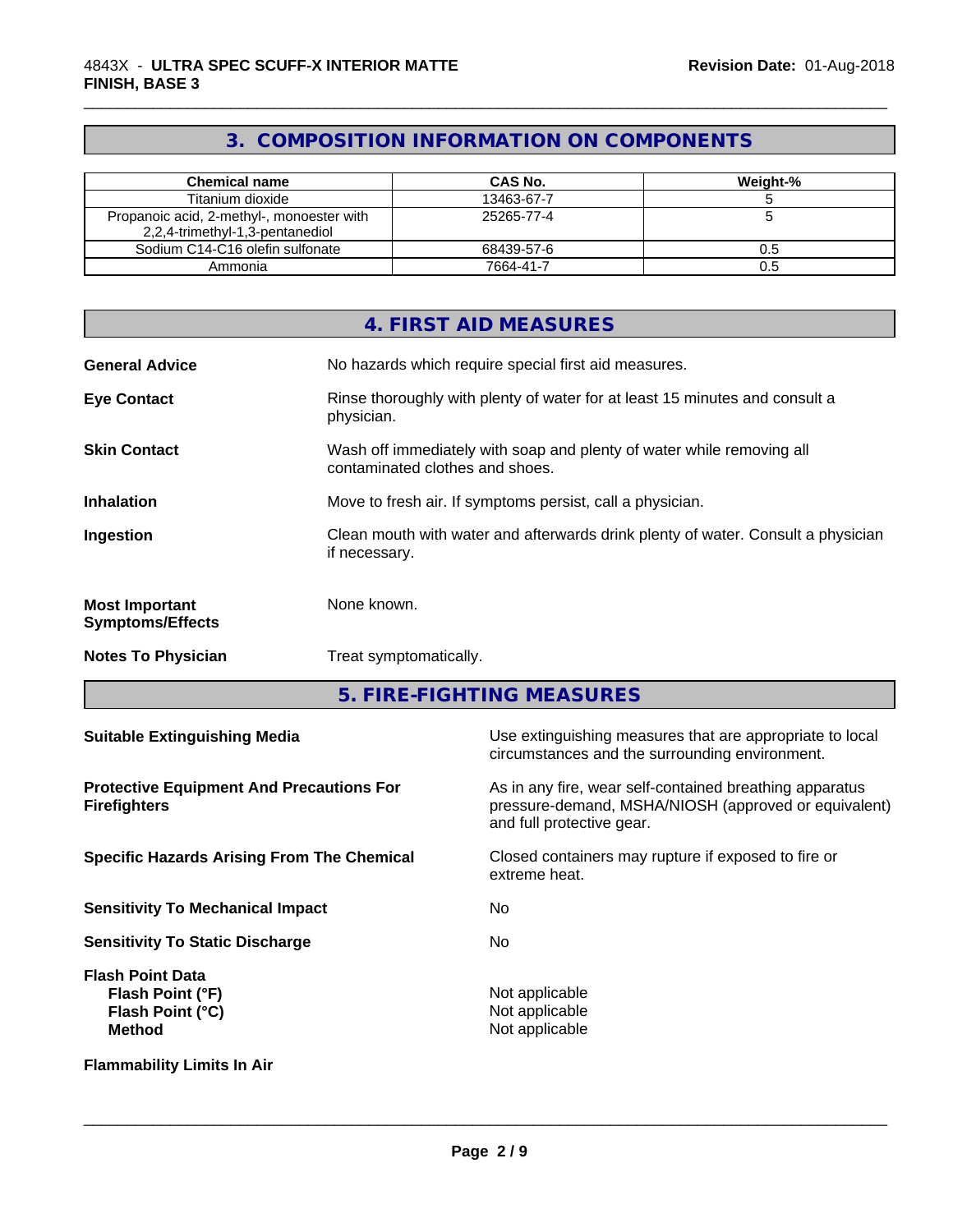### **Lower flammability limit:**<br> **Upper flammability limit:**<br>
Upper flammability limit:<br>
Not applicable **Upper flammability limit:**

\_\_\_\_\_\_\_\_\_\_\_\_\_\_\_\_\_\_\_\_\_\_\_\_\_\_\_\_\_\_\_\_\_\_\_\_\_\_\_\_\_\_\_\_\_\_\_\_\_\_\_\_\_\_\_\_\_\_\_\_\_\_\_\_\_\_\_\_\_\_\_\_\_\_\_\_\_\_\_\_\_\_\_\_\_\_\_\_\_\_\_\_\_

**NFPA Health:** 1 **Flammability:** 0 **Instability:** 0 **Special:** Not Applicable

### **NFPA Legend**

- 0 Not Hazardous
- 1 Slightly
- 2 Moderate
- 3 High
- 4 Severe

*The ratings assigned are only suggested ratings, the contractor/employer has ultimate responsibilities for NFPA ratings where this system is used.*

*Additional information regarding the NFPA rating system is available from the National Fire Protection Agency (NFPA) at www.nfpa.org.*

### **6. ACCIDENTAL RELEASE MEASURES**

| <b>Personal Precautions</b>      | Avoid contact with skin, eyes and clothing. Ensure adequate ventilation.                                                                                                         |
|----------------------------------|----------------------------------------------------------------------------------------------------------------------------------------------------------------------------------|
| <b>Other Information</b>         | Prevent further leakage or spillage if safe to do so.                                                                                                                            |
| <b>Environmental precautions</b> | See Section 12 for additional Ecological Information.                                                                                                                            |
| <b>Methods for Cleaning Up</b>   | Soak up with inert absorbent material. Sweep up and shovel into suitable<br>containers for disposal.                                                                             |
|                                  | 7. HANDLING AND STORAGE                                                                                                                                                          |
| Handling                         | Avoid contact with skin, eyes and clothing. Avoid breathing vapors, spray mists or<br>sanding dust. In case of insufficient ventilation, wear suitable respiratory<br>equipment. |
| <b>Storage</b>                   | Keep container tightly closed. Keep out of the reach of children.                                                                                                                |
| <b>Incompatible Materials</b>    | No information available                                                                                                                                                         |

### **8. EXPOSURE CONTROLS/PERSONAL PROTECTION**

### **Exposure Limits**

| <b>Chemical name</b> | <b>ACGIH TLV</b>  | <b>OSHA PEL</b>           |  |
|----------------------|-------------------|---------------------------|--|
| Titanium dioxide     | 10 mg/m $3$ - TWA | 15 mg/m $3$ - TWA         |  |
| Ammonia              | 25 ppm - TWA      | 50 ppm - TWA              |  |
|                      | 35 ppm - STEL     | $35 \text{ mg/m}^3$ - TWA |  |

### **Legend**

ACGIH - American Conference of Governmental Industrial Hygienists Exposure Limits OSHA - Occupational Safety & Health Administration Exposure Limits N/E - Not Established

**Engineering Measures** Ensure adequate ventilation, especially in confined areas.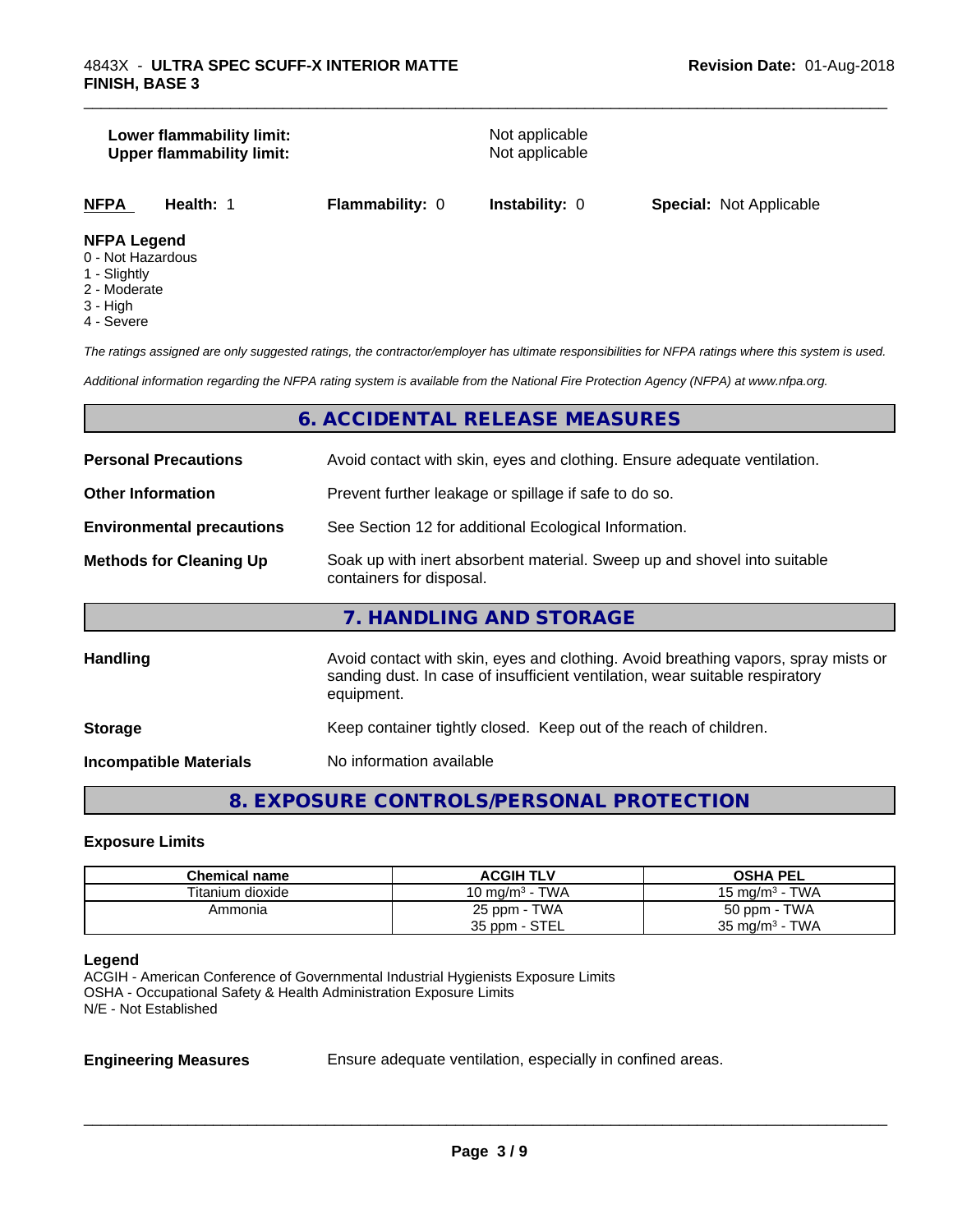### **Personal Protective Equipment**<br> **Eve/Face Protection Eye/Face Protection** Safety glasses with side-shields.<br> **Skin Protection** Protective gloves and impervious Protective gloves and impervious clothing. **Respiratory Protection** In case of insufficient ventilation wear suitable respiratory equipment. **Hygiene Measures** Avoid contact with skin, eyes and clothing. Remove and wash contaminated clothing before re-use. Wash thoroughly after handling.

### **9. PHYSICAL AND CHEMICAL PROPERTIES**

**Appearance** liquid **Odor**<br> **Odor Threshold**<br> **Odor Threshold**<br> **CODOR**<br> **CODOR**<br> **CODOR**<br> **CODOR**<br> **CODOR**<br> **CODOR**<br> **CODOR**<br> **CODOR**<br> **CODOR**<br> **CODOR Density (Ibs/gal)** 8.6 - 9.0 **Specific Gravity** 1.03 - 1.07 **pH pH**  $\blacksquare$ **Viscosity (cps)** No information available **Solubility(ies)** No information available **Water solubility** No information available **Evaporation Rate No information available No information available Vapor pressure @20 °C (kPa)** No information available **Vapor density No information available No information available Wt. % Solids** 35 - 45 **Vol. % Solids** 30 - 40 **Wt. % Volatiles** 55 - 65 **Vol. % Volatiles** 60 - 70 **VOC Regulatory Limit (g/L)** < 100 **Boiling Point (°F)** 212 **Boiling Point (°C)** 100 **Freezing Point (°F)** 32 **Freezing Point (°C)** 0 **Flash Point (°F)**<br> **Flash Point (°C)**<br> **Flash Point (°C)**<br> **Point (°C)**<br> **Point (°C)**<br> **Point (°C)**<br> **Point (°C)**<br> **Point (°C) Flash Point (°C) Method** Not applicable Not applicable **Flammability (solid, gas)** Not applicable **Upper flammability limit:** Not applicable **Lower flammability limit:** Not applicable **Autoignition Temperature (°F)** No information available **Autoignition Temperature (°C)** No information available **Decomposition Temperature (°F)** No information available<br> **Decomposition Temperature (°C)** No information available **Decomposition Temperature (°C) Partition coefficient Contract Contract Contract Contract Contract Contract Contract Contract Contract Contract Contract Contract Contract Contract Contract Contract Contract Contract Contract Contract Contract Contract** 

# **No information available**

\_\_\_\_\_\_\_\_\_\_\_\_\_\_\_\_\_\_\_\_\_\_\_\_\_\_\_\_\_\_\_\_\_\_\_\_\_\_\_\_\_\_\_\_\_\_\_\_\_\_\_\_\_\_\_\_\_\_\_\_\_\_\_\_\_\_\_\_\_\_\_\_\_\_\_\_\_\_\_\_\_\_\_\_\_\_\_\_\_\_\_\_\_

### **10. STABILITY AND REACTIVITY**

| <b>Reactivity</b>             | Not Applicable                           |
|-------------------------------|------------------------------------------|
| <b>Chemical Stability</b>     | Stable under normal conditions.          |
| <b>Conditions to avoid</b>    | Prevent from freezing.                   |
| <b>Incompatible Materials</b> | No materials to be especially mentioned. |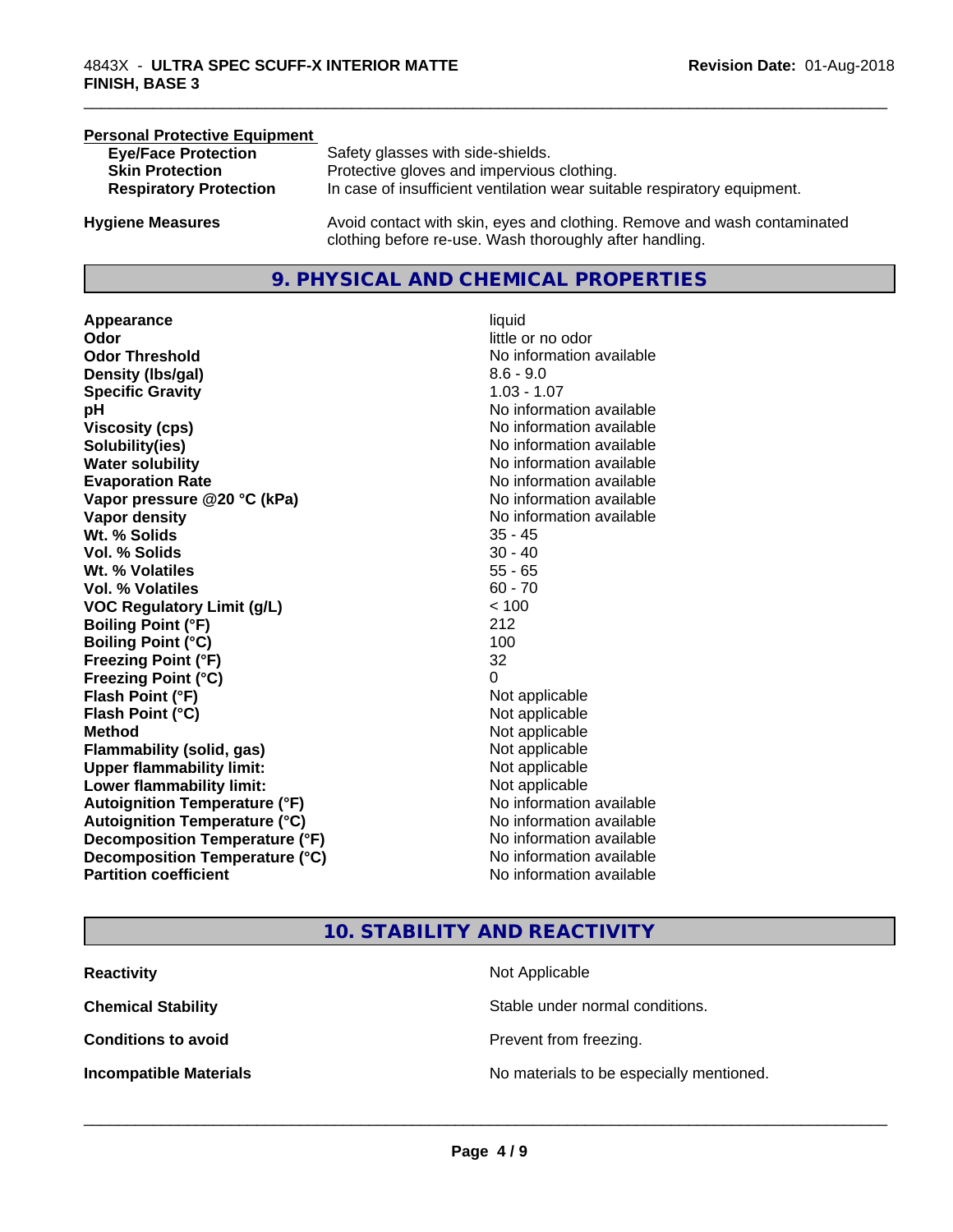| <b>Hazardous Decomposition Products</b>                                                                                                                                                                                                                                                                                                                                 | None under normal use.                                                                                                                                                                                                                                                                                                                                                                                                                                                                                                                                                           |
|-------------------------------------------------------------------------------------------------------------------------------------------------------------------------------------------------------------------------------------------------------------------------------------------------------------------------------------------------------------------------|----------------------------------------------------------------------------------------------------------------------------------------------------------------------------------------------------------------------------------------------------------------------------------------------------------------------------------------------------------------------------------------------------------------------------------------------------------------------------------------------------------------------------------------------------------------------------------|
| Possibility of hazardous reactions                                                                                                                                                                                                                                                                                                                                      | None under normal conditions of use.                                                                                                                                                                                                                                                                                                                                                                                                                                                                                                                                             |
|                                                                                                                                                                                                                                                                                                                                                                         | 11. TOXICOLOGICAL INFORMATION                                                                                                                                                                                                                                                                                                                                                                                                                                                                                                                                                    |
| <b>Product Information</b>                                                                                                                                                                                                                                                                                                                                              |                                                                                                                                                                                                                                                                                                                                                                                                                                                                                                                                                                                  |
| Information on likely routes of exposure                                                                                                                                                                                                                                                                                                                                |                                                                                                                                                                                                                                                                                                                                                                                                                                                                                                                                                                                  |
| <b>Principal Routes of Exposure</b>                                                                                                                                                                                                                                                                                                                                     | Eye contact, skin contact and inhalation.                                                                                                                                                                                                                                                                                                                                                                                                                                                                                                                                        |
| <b>Acute Toxicity</b>                                                                                                                                                                                                                                                                                                                                                   |                                                                                                                                                                                                                                                                                                                                                                                                                                                                                                                                                                                  |
| <b>Product Information</b>                                                                                                                                                                                                                                                                                                                                              | No information available                                                                                                                                                                                                                                                                                                                                                                                                                                                                                                                                                         |
|                                                                                                                                                                                                                                                                                                                                                                         | Symptoms related to the physical, chemical and toxicological characteristics                                                                                                                                                                                                                                                                                                                                                                                                                                                                                                     |
| <b>Symptoms</b>                                                                                                                                                                                                                                                                                                                                                         | No information available                                                                                                                                                                                                                                                                                                                                                                                                                                                                                                                                                         |
|                                                                                                                                                                                                                                                                                                                                                                         | Delayed and immediate effects as well as chronic effects from short and long-term exposure                                                                                                                                                                                                                                                                                                                                                                                                                                                                                       |
| Eye contact<br><b>Skin contact</b><br><b>Inhalation</b><br>Ingestion<br><b>Sensitization</b><br><b>Neurological Effects</b><br><b>Mutagenic Effects</b><br><b>Reproductive Effects</b><br><b>Developmental Effects</b><br><b>Target organ effects</b><br><b>STOT - single exposure</b><br>STOT - repeated exposure<br>Other adverse effects<br><b>Aspiration Hazard</b> | May cause slight irritation.<br>Substance may cause slight skin irritation. Prolonged or repeated contact may dry<br>skin and cause irritation.<br>May cause irritation of respiratory tract.<br>Ingestion may cause gastrointestinal irritation, nausea, vomiting and diarrhea.<br>No information available<br>No information available.<br>No information available.<br>No information available.<br>No information available.<br>No information available.<br>No information available.<br>No information available.<br>No information available.<br>No information available |
| <b>Numerical measures of toxicity</b>                                                                                                                                                                                                                                                                                                                                   |                                                                                                                                                                                                                                                                                                                                                                                                                                                                                                                                                                                  |
|                                                                                                                                                                                                                                                                                                                                                                         | The following values are calculated based on chapter 3.1 of the GHS document                                                                                                                                                                                                                                                                                                                                                                                                                                                                                                     |
| <b>ATEmix (oral)</b><br><b>ATEmix (dermal)</b><br><b>ATEmix (inhalation-dust/mist)</b>                                                                                                                                                                                                                                                                                  | 93173 mg/kg<br>668330<br>416.1 mg/L                                                                                                                                                                                                                                                                                                                                                                                                                                                                                                                                              |
| <b>Component Information</b>                                                                                                                                                                                                                                                                                                                                            |                                                                                                                                                                                                                                                                                                                                                                                                                                                                                                                                                                                  |

\_\_\_\_\_\_\_\_\_\_\_\_\_\_\_\_\_\_\_\_\_\_\_\_\_\_\_\_\_\_\_\_\_\_\_\_\_\_\_\_\_\_\_\_\_\_\_\_\_\_\_\_\_\_\_\_\_\_\_\_\_\_\_\_\_\_\_\_\_\_\_\_\_\_\_\_\_\_\_\_\_\_\_\_\_\_\_\_\_\_\_\_\_

Titanium dioxide LD50 Oral: > 10000 mg/kg (Rat) Ammonia LC50 Inhalation (Vapor): 2000 ppm (Rat, 4 hr.)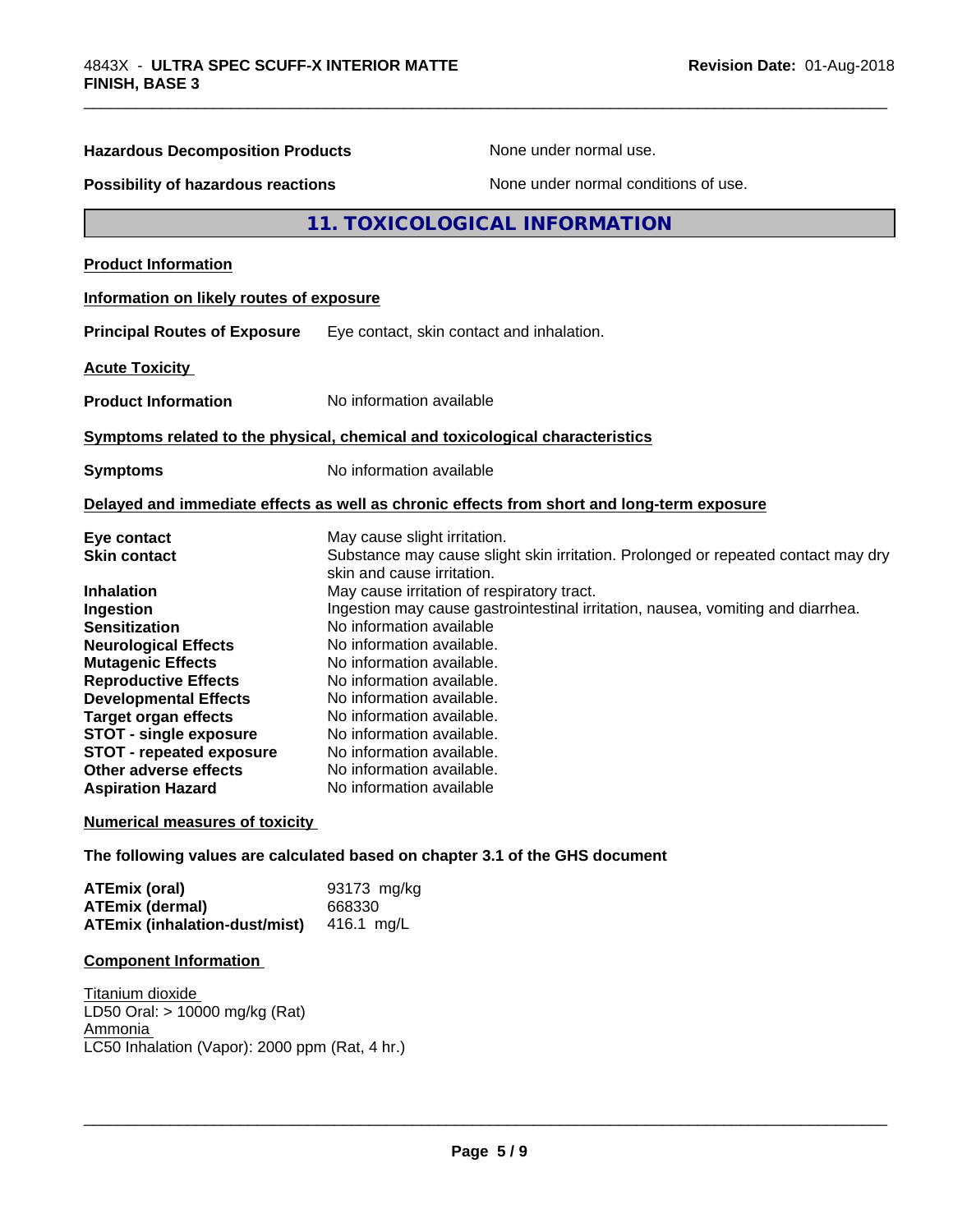### **Carcinogenicity**

*The information below indicateswhether each agency has listed any ingredient as a carcinogen:.*

| <b>Chemical name</b>                | <b>IARC</b>                 | <b>NTP</b> | <b>OSHA</b> |
|-------------------------------------|-----------------------------|------------|-------------|
|                                     | . .<br>2B<br>Possible Human |            | Listed      |
| <b>TELL</b><br>dioxide<br>l itanıum | Carcinoɑen                  |            |             |

• Although IARC has classified titanium dioxide as possibly carcinogenic to humans (2B), their summary concludes: "No significant exposure to titanium dioxide is thought to occur during the use of products in which titanium dioxide is bound to other materials, such as paint."

### **Legend**

IARC - International Agency for Research on Cancer NTP - National Toxicity Program OSHA - Occupational Safety & Health Administration

**12. ECOLOGICAL INFORMATION**

### **Ecotoxicity Effects**

The environmental impact of this product has not been fully investigated.

### **Product Information**

### **Acute Toxicity to Fish**

No information available

### **Acute Toxicity to Aquatic Invertebrates**

No information available

### **Acute Toxicity to Aquatic Plants**

No information available

### **Persistence / Degradability**

No information available.

### **Bioaccumulation**

There is no data for this product.

### **Mobility in Environmental Media**

No information available.

### **Ozone**

No information available

### **Component Information**

### **Acute Toxicity to Fish**

Titanium dioxide  $LC50:$  > 1000 mg/L (Fathead Minnow - 96 hr.)

### **Acute Toxicity to Aquatic Invertebrates**

No information available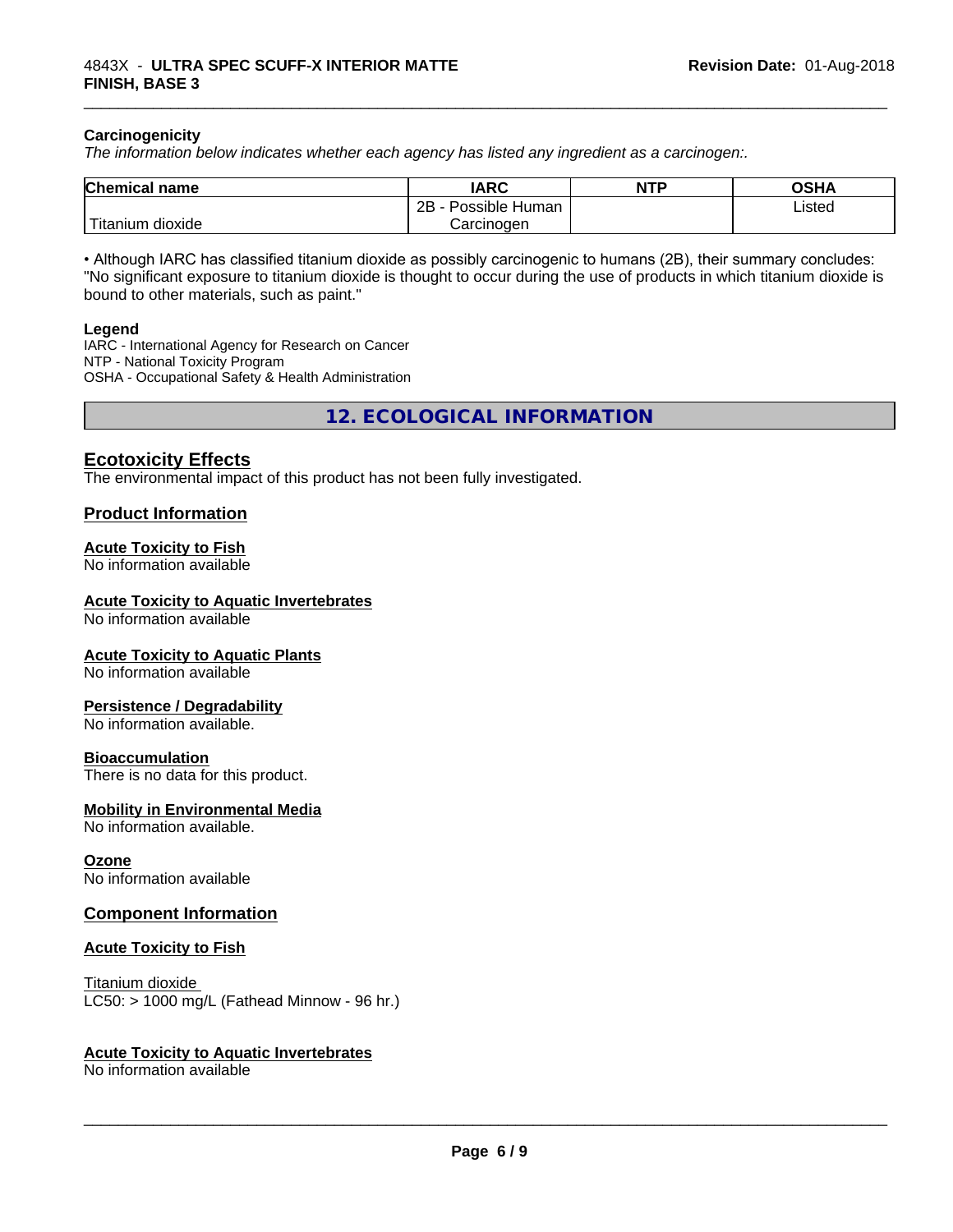### **Acute Toxicity to Aquatic Plants**

No information available

|                                                  | 13. DISPOSAL CONSIDERATIONS                                                                                                                                                                                               |
|--------------------------------------------------|---------------------------------------------------------------------------------------------------------------------------------------------------------------------------------------------------------------------------|
| <b>Waste Disposal Method</b>                     | Dispose of in accordance with federal, state, and local regulations. Local<br>requirements may vary, consult your sanitation department or state-designated<br>environmental protection agency for more disposal options. |
|                                                  | 14. TRANSPORT INFORMATION                                                                                                                                                                                                 |
| <b>DOT</b>                                       | Not regulated                                                                                                                                                                                                             |
| <b>ICAO / IATA</b>                               | Not regulated                                                                                                                                                                                                             |
| <b>IMDG / IMO</b>                                | Not regulated                                                                                                                                                                                                             |
|                                                  | <b>15. REGULATORY INFORMATION</b>                                                                                                                                                                                         |
| <b>International Inventories</b>                 |                                                                                                                                                                                                                           |
| <b>TSCA: United States</b><br><b>DSL: Canada</b> | Yes - All components are listed or exempt.<br>No - Not all of the components are listed.                                                                                                                                  |

One or more component is listed on NDSL.

\_\_\_\_\_\_\_\_\_\_\_\_\_\_\_\_\_\_\_\_\_\_\_\_\_\_\_\_\_\_\_\_\_\_\_\_\_\_\_\_\_\_\_\_\_\_\_\_\_\_\_\_\_\_\_\_\_\_\_\_\_\_\_\_\_\_\_\_\_\_\_\_\_\_\_\_\_\_\_\_\_\_\_\_\_\_\_\_\_\_\_\_\_

### **Federal Regulations**

| SARA 311/312 hazardous categorization |    |  |
|---------------------------------------|----|--|
| Acute health hazard                   | Nο |  |
| Chronic Health Hazard                 | No |  |
| Fire hazard                           | No |  |
| Sudden release of pressure hazard     | Nο |  |
| <b>Reactive Hazard</b>                | No |  |

### **SARA 313**

Section 313 of Title III of the Superfund Amendments and Reauthorization Act of 1986 (SARA). This product contains a chemical or chemicals which are subject to the reporting requirements of the Act and Title 40 of the Code of Federal Regulations, Part 372:

*None*

**Clean Air Act,Section 112 Hazardous Air Pollutants (HAPs) (see 40 CFR 61)** This product contains the following HAPs:

*None*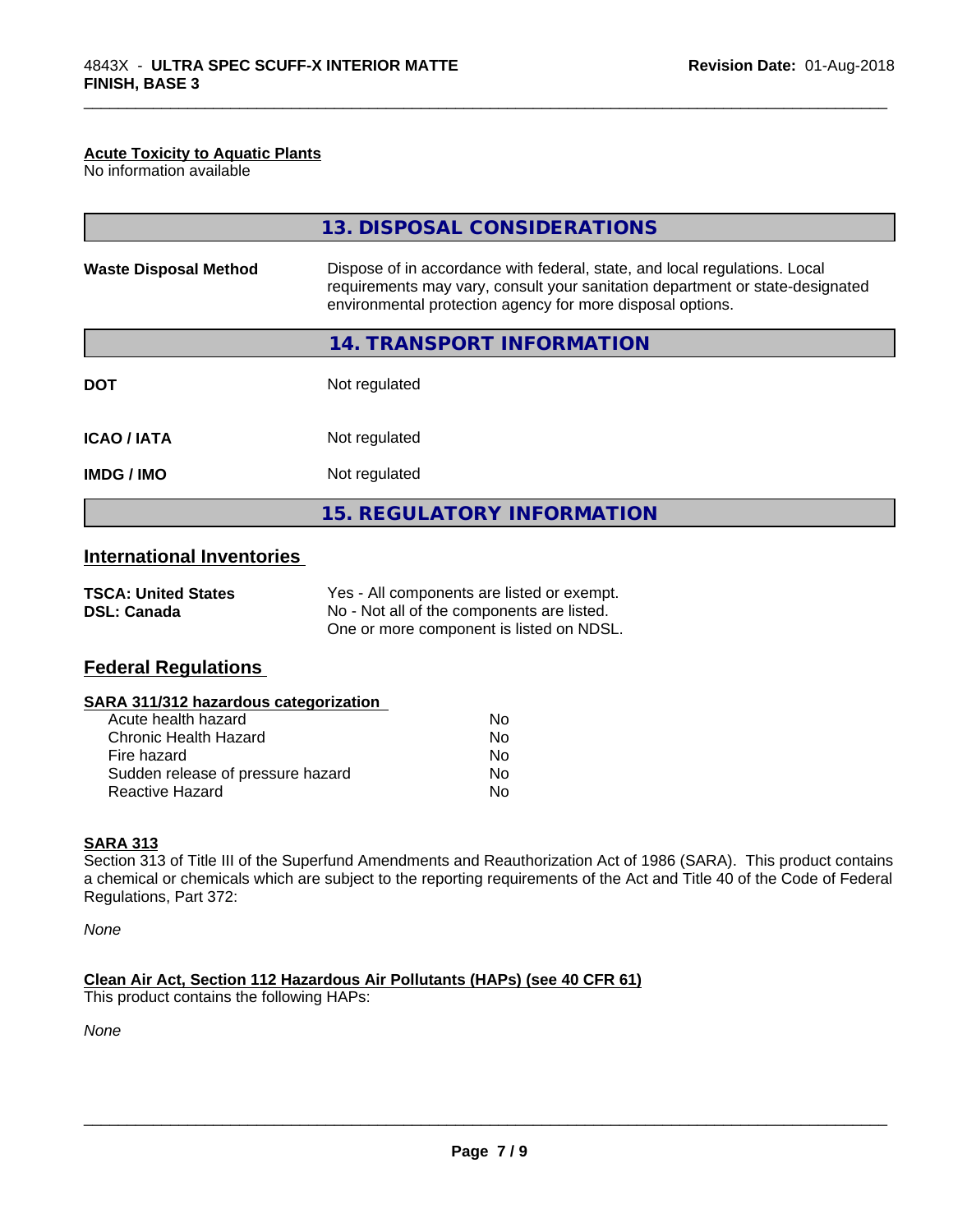### **US State Regulations**

### **California Proposition 65**

**AVIMARNING:** Cancer and Reproductive Harm– www.P65warnings.ca.gov

### **State Right-to-Know**

| $P_{\text{h}}$<br>$-$<br>Chel<br>. папе<br>:1111 | .<br>ма<br>.<br>nuscus | <i><u>Inrenu</u></i><br>ND:<br>JELSE | sylvania |
|--------------------------------------------------|------------------------|--------------------------------------|----------|
| --<br>dioxide<br>itanium                         |                        |                                      |          |

\_\_\_\_\_\_\_\_\_\_\_\_\_\_\_\_\_\_\_\_\_\_\_\_\_\_\_\_\_\_\_\_\_\_\_\_\_\_\_\_\_\_\_\_\_\_\_\_\_\_\_\_\_\_\_\_\_\_\_\_\_\_\_\_\_\_\_\_\_\_\_\_\_\_\_\_\_\_\_\_\_\_\_\_\_\_\_\_\_\_\_\_\_

### **Legend**

X - Listed

| <b>16. OTHER INFORMATION</b>                                  |           |                        |                      |          |  |
|---------------------------------------------------------------|-----------|------------------------|----------------------|----------|--|
|                                                               |           |                        |                      |          |  |
| HMIS -                                                        | Health: 1 | <b>Flammability: 0</b> | <b>Reactivity: 0</b> | $PPE: -$ |  |
| <b>HMIS Legend</b><br>0 - Minimal Hazard<br>1 - Slight Hazard |           |                        |                      |          |  |
| 2 - Moderate Hazard<br>3 - Serious Hazard                     |           |                        |                      |          |  |
| 4 - Severe Hazard<br>* - Chronic Hazard                       |           |                        |                      |          |  |

X - Consult your supervisor or S.O.P. for "Special" handling instructions.

*Note: The PPE rating has intentionally been left blank. Choose appropriate PPE that will protect employees from the hazards the material will present under the actual normal conditions of use.*

*Caution: HMISÒ ratings are based on a 0-4 rating scale, with 0 representing minimal hazards or risks, and 4 representing significant hazards or risks. Although HMISÒ ratings are not required on MSDSs under 29 CFR 1910.1200, the preparer, has chosen to provide them. HMISÒ ratings are to be used only in conjunction with a fully implemented HMISÒ program by workers who have received appropriate HMISÒ training. HMISÒ is a registered trade and service mark of the NPCA. HMISÒ materials may be purchased exclusively from J. J. Keller (800) 327-6868.*

 **WARNING!** If you scrape, sand, or remove old paint, you may release lead dust. LEAD IS TOXIC. EXPOSURE TO LEAD DUST CAN CAUSE SERIOUS ILLNESS, SUCH AS BRAIN DAMAGE, ESPECIALLY IN CHILDREN. PREGNANT WOMEN SHOULD ALSO AVOID EXPOSURE.Wear a NIOSH approved respirator to control lead exposure. Clean up carefully with a HEPA vacuum and a wet mop. Before you start, find out how to protect yourself and your family by contacting the National Lead Information Hotline at 1-800-424-LEAD or log on to www.epa.gov/lead.

| <b>Prepared By</b>      | <b>Product Stewardship Department</b><br>Benjamin Moore & Co.<br>101 Paragon Drive<br>Montvale, NJ 07645<br>800-225-5554 |
|-------------------------|--------------------------------------------------------------------------------------------------------------------------|
| <b>Revision Date:</b>   | 01-Aug-2018                                                                                                              |
| <b>Revision Summary</b> | Not available                                                                                                            |